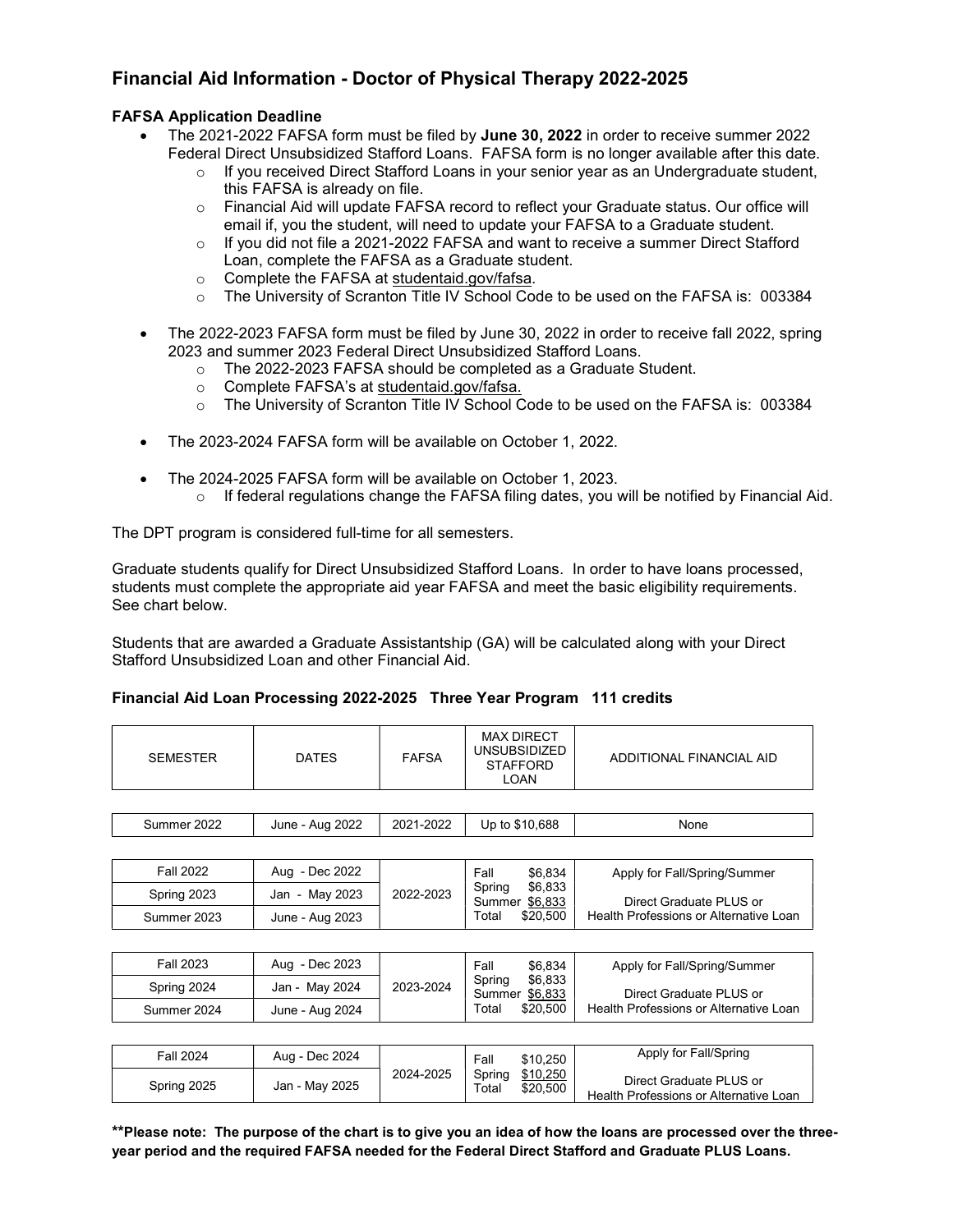# Tuition

Current Tuition (subject to change) ..\$965 per credit Current University Fee……………….\$ 25 per term Total credits: 111 over 3 years

# Financial Aid Notifications

- Located at my.scranton.edu
- Click on Self-Service
- Under Student Services & Financial Aid Tab, click on Financial Aid Tab to gain access to the Electronic Eligibility Notification

# Electronic Eligibility Notification

- Lists offered and recommended aid awards
- Contains messages particular to students' awards (PLEASE READ)
- Requests submission of certain documents for individual awards
- Contains general terms and conditions of award package

# Award/Status Update Form

Completion of the Status Update Form is necessary only if a student must communicate any of the following:

- A decision to reduce or decline selected awards
- Notification of other resources or scholarships not listed on the Electronic Notification

Students can update student information by logging into my.scranton.edu and click on Self Service and/or email the Financial Aid Office at finaid@scranton.edu.

# The University of Scranton Invoicing

The University of Scranton Bursar's Office will bill students each term. The payment due date is at the beginning of each term. Processed financial aid will be listed on the electronic invoice (with the exception of the first summer). To view the electronic invoice go to my.scranton.edu, on the Student Tab click on "Nelnet Business Solutions". The student will not be allowed to register for a subsequent term, receive a diploma or obtain an official transcript if payment arrangements are not made.

# Financing a University of Scranton Education

# Direct Payment to the University of Scranton

Pay via e-check, or via credit card (with a fee attached), or mail in a check to 800 Linden St, Scranton, PA 18510 (Attn: Bursar's Office). Visit Methods of Payment Accepted at scranton.edu/bursar.

## University of Scranton Payment Plan

The University of Scranton provides for a monthly installment payment plan through Nelnet Business Solutions. This plan allows students to spread payments over a 4, 5 or 6 month period. Apply per term. This eliminates the need to make lump sum payments prior to the beginning of each semester. Visit Methods of Payments Accepted at scranton.edu/bursar.

## Loan Programs

## Federal Direct Unsubsidized Stafford Loans

The Federal Direct Stafford Unsubsidized Loan program is the primary source of financial aid for many graduate students and requires a minimum half-time enrollment. Graduate Stafford Unsubsidized Loans have a fixed interest rate of 5.28% until June 30, 2022 and 1.057% in loan fees which are deducted from loan proceeds. Reference website for future interest rates when determined. Annual loan limits are tied to the cost of attendance and individual eligibility, with a maximum of \$20,500 for most graduate students. The aggregate loan eligibility for graduate students is \$138,500 (only \$65,500 of this amount may be in Direct Subsidized Loans). The debt limit includes any Stafford Loans received for undergraduate study. Repayment begins six months after students complete a program of study or takes leave of absence for more than six months.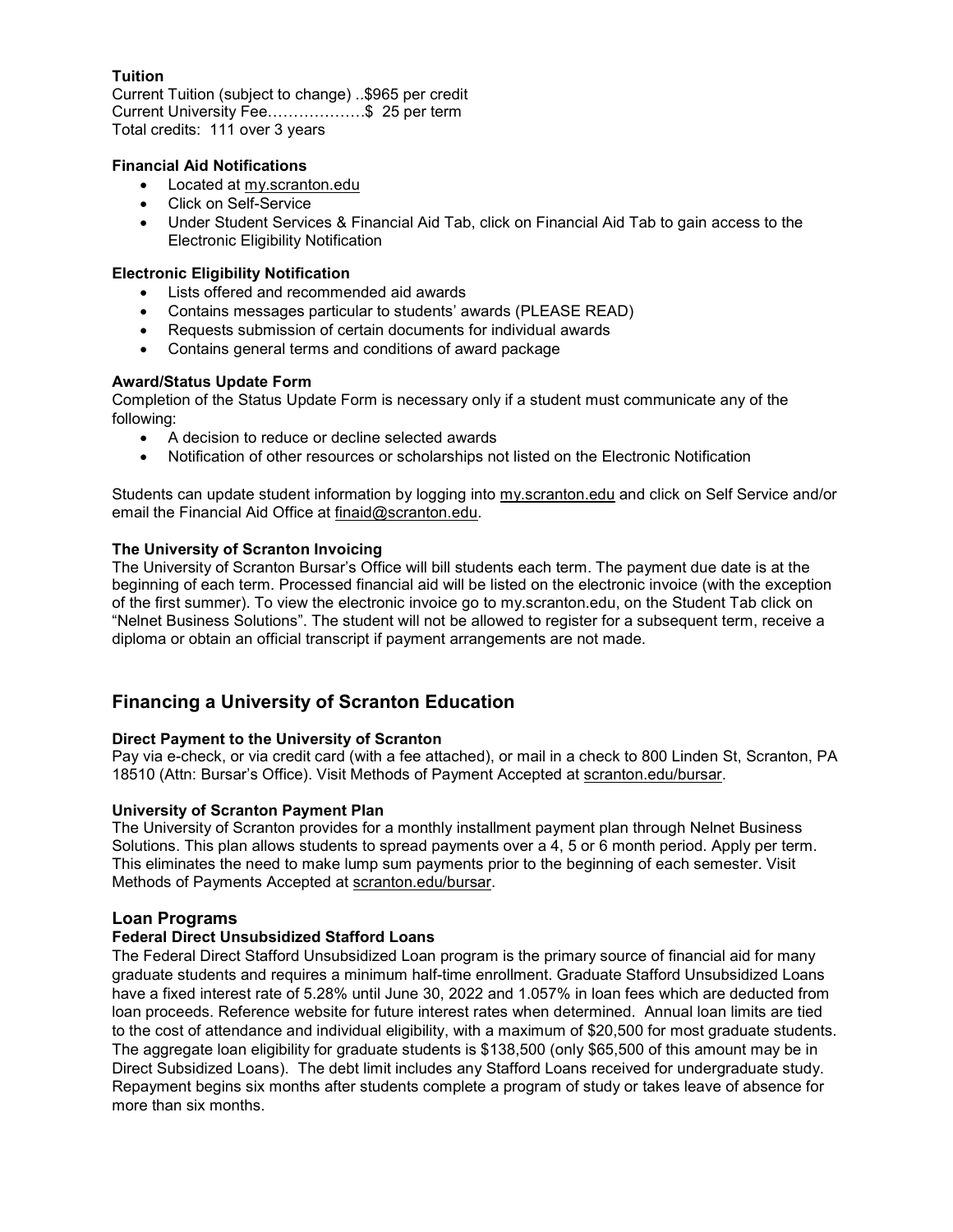## Federal Direct Stafford Master Promissory Note and Entrance Counseling

For new Stafford Loan borrowers, you will be required to complete an electronic Federal Direct Stafford Loan Master Promissory Note (MPN) and must complete entrance counseling requirements for Graduate/Professional students before receiving the loan funds. Both can be completed prior to receiving the Financial Aid package. Visit scranton.edu/financialaid, select Loans & Financing Options.

If you borrowed a Stafford Loan as an undergraduate student and received a loan disbursement, your Master Promissory Note will be valid for 10 years from the date of completion. The entrance counseling would be satisfied as well.

#### Deferment of Stafford Loans

Students qualify for an In-School Deferment which temporarily suspends payments on student loans while a student is attending school. To qualify, a student must be registered for at least half time status. The Registrar's Office reports enrollment for all students at the beginning of each term to the National Clearinghouse. In-school deferments last as long as a student is attending at least half-time.

The DPT student's moving into the Graduate level this summer will eventually be reported with a May 2025 graduation date. The Direct Stafford Loan will have a six month grace period. Repayment will begin December 2025. Students must work with their loan servicer.

#### Federal Graduate PLUS Loans

Graduate PLUS Loans may be available to students enrolled for a minimum of half-time enrollment. Students must use the Federal Stafford Loan eligibility (\$20,500) before applying for the Graduate PLUS Loan. Graduate PLUS borrowers may borrow up to the cost of attendance for the period of enrollment, minus other estimated financial assistance received for that period. Graduate PLUS Loans are subject to credit review; however a Graduate PLUS applicant who has an adverse credit history may be able to obtain the loan with an endorser who does not have an adverse credit history. Graduate PLUS Loans have a fixed interest rate of 6.28% until June 30, 2022 and 4.228% in fees are deducted from the loan proceeds. Reference website for future interest rates when determined. Payments are automatically deferred while a student is in school at least half-time. Interest accumulates and may be paid during these periods or capitalized (added to the principal) at a specified time.

#### Federal Direct Graduate PLUS Application, Master Promissory Note and Entrance Counseling

Complete the Federal Direct Graduate PLUS Loan Application each year. For new Graduate PLUS Loan borrowers, you will be required to complete the Federal Direct PLUS Loan Master Promissory Note (MPN) and Entrance Counseling for Graduate/Professional students. If approved, the MPN and Entrance Counseling will not have to be completed again. If denied and approved with an endorser, the Department of Education will send information, and you will need to complete the MPN and go through PLUS Counseling. Visit scranton.edu/financialaid, click on Loans & Financing Options.

## Alternative Loan Programs

In addition to the Federal Direct Stafford and Direct Graduate PLUS Loans, there are other private loan programs available to students in need of additional funding for educational costs. These programs require a favorable credit rating. Students and credit worthy co-signer may borrow up to the cost of attendance for the period of enrollment, minus other estimated financial assistance received for that period. Visit scranton.edu/financialaid, select Loans & Financing Options.

## Federal Work Study

- Students must complete the renewal 2022-2023 Work Study application at my.scranton.edu
- File the 2022-2023 FAFSA, say YES to the Work Study question
- Students must contact their current supervisor to confirm future employment
- The Supervisor then must email the Financial Aid Office at finaid@scranton.edu with the students name, Royal ID and confirmation of rehire.